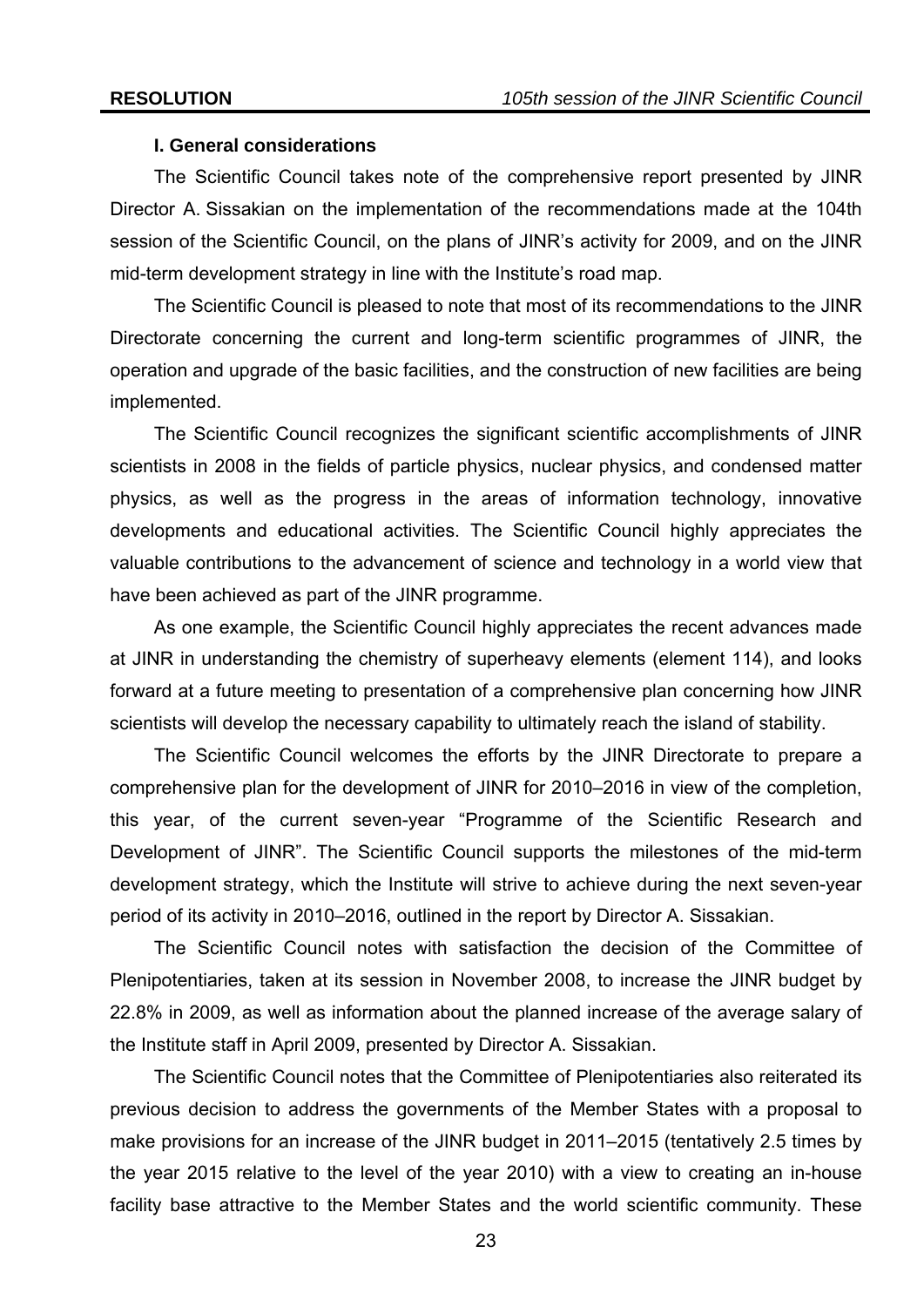facilities will include the Nuclotron-М and NICA/MPD, a third-generation DRIBs facility (DRIBs-III), and a complex of state-of-the-art neutron spectrometers for the modernized reactor IBR-2M.

The Scientific Council notes the importance of the general agreement, signed in February 2009, between JINR and the Russian Research Centre "Kurchatov Institute" on further development of cooperation in the areas of basic and applied research, education, and innovations, and of the trilateral agreement between JINR, the Kurchatov Institute, and the International Association of Academies of Sciences concerning their participation in the establishment of an International Innovation Centre for Nanotechnology of the CIS countries.

 The Scientific Council takes note of the information, requested at the previous session, about the rules for the associate membership in JINR and about the efforts being taken by the JINR Directorate towards conclusion of government-level agreements with new Associate Member States of the Institute. The Scientific Council highly appreciates this work and looks forward to its active continuation.

 The centenary of the birth of N. Bogoliubov, an outstanding scholar of the 20th century and former Director of JINR for many years, will occur on 21 August 2009. The Scientific Council takes note of the activities planned by JINR to commemorate this date.

 The Scientific Council congratulates Professor D. Shirkov, Honorary Director of the Bogoliubov Laboratory of Theoretical Physics, on the award of the Order of Merit for the Fatherland, in recognition of his outstanding contributions to theoretical physics and to the education of young scientists, presented at this session.

## **II. Award of the title "Honorary Doctor of JINR"**

The Scientific Council endorses the JINR Directorate's proposal to award the title "Honorary Doctor of JINR" to Professors B. Chadraa (Mongolia) and V. Moskalenko (Moldova), in recognition of their outstanding contributions to the advancement of science and the education of young scientists. The Scientific Council congratulates Professors B. Chadraa and V. Moskalenko on these highly significant achievements.

### **III. Considerations concerning the next seven-year scientific programme**

In line with the recommendations of the Scientific Council, the JINR Directorate is preparing the first draft of the seven-year plan for JINR development for 2010–2016.

 The Scientific Council takes note of the reports with proposals for this plan in the fields of particle physics, nuclear physics and condensed matter physics, presented by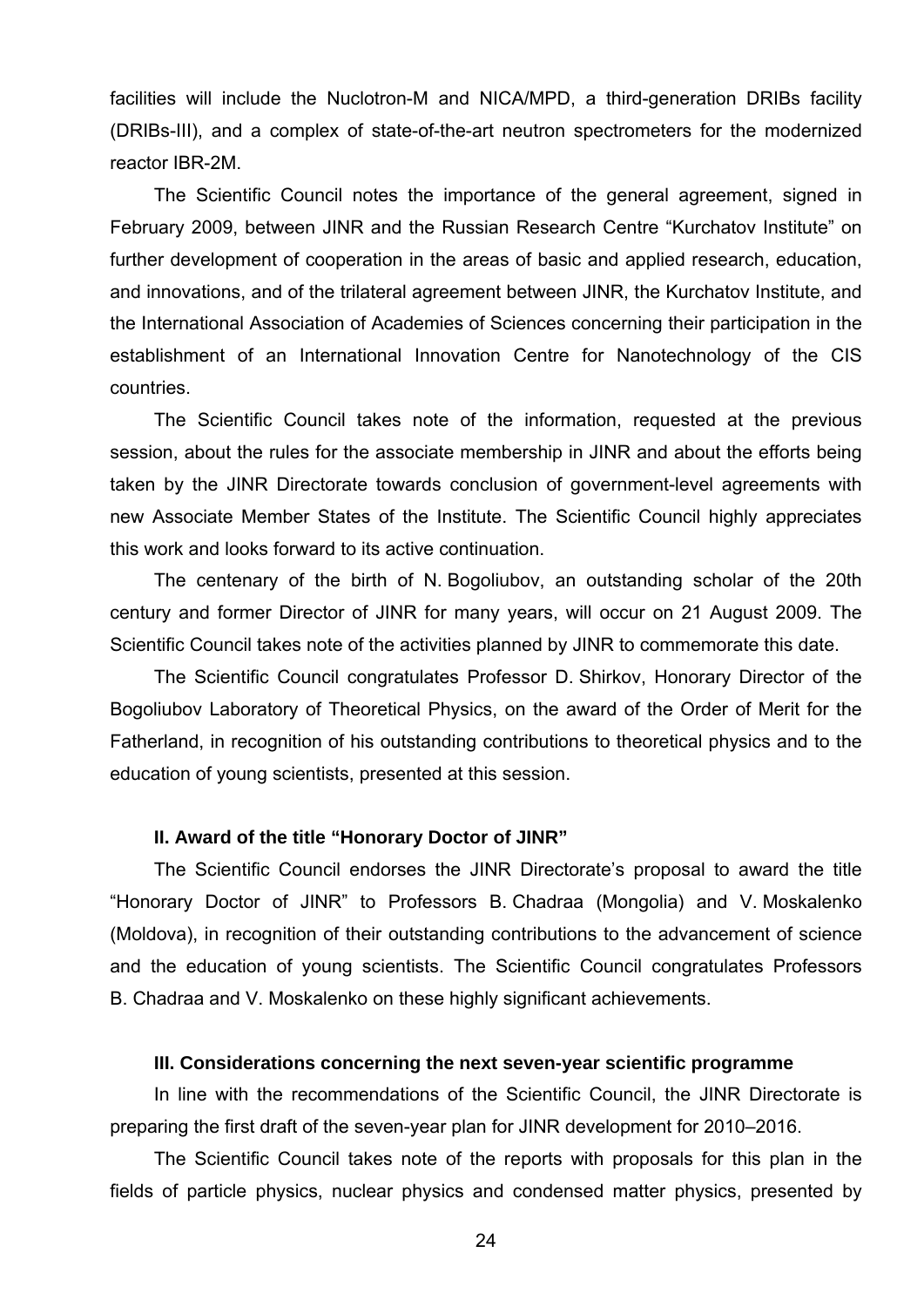Vice-Directors R. Lednický and M. Itkis, and concerning the development of the engineering infrastructure, presented by Chief Engineer G. Shirkov.

The Scientific Council considers the above draft to be a good foundation for the comprehensive programme of JINR's development, clearly emphasizing the future of the Institute as a world-class laboratory in selected fields of research, relying on its own basic facilities, and recommends that the Committee of Plenipotentiaries approve the general lines of the presented draft plan at its next session in March 2009. As part of this development, consideration of the future evolution and streamlining of the laboratory structure of the Institute to optimize the impact of the scientific programme should be also carried out.

The Scientific Council notes that realizing the projected increase in budget presented by A. Sissakian will be crucial for the success of the seven-year plan for JINR development in 2010–2016 and underscores the importance of the decision taken by the Committee of Plenipotentiaries at its session in November 2008 on the annual increase of the JINR budget. It notes as a result of this decision that the total volume of financial resources envisioned by the approved budget forecast for the years 2011–2015 may be sufficient to ensure modernization of the existing basic facilities and construction of new facilities in accordance with the main lines of the draft plan for JINR development for the next sevenyear period. However, it strongly encourages the Directorate, together with the Laboratory Directors, to develop, internal to the Institute, a contingency plan, including prioritization of proposed activities, addressing the possibility that the full level of funding may be delayed compared to the projection presented by A. Sissakian.

The Scientific Council notes that in addition to adequate funding to realize the future seven-year plan, an essential requirement will be the availability of an adequate number of young scientists and technical specialists. It encourages the JINR Directorate to help insure that conditions exist at the Joint Institute that will be attractive to young scientists and technical specialists who will comprise the future JINR workforce. The Scientific Council also notes that a comprehensive accounting of the users and students would help underscore the importance of the JINR scientific programmes for educating the next generation of young scientists from the Member States.

The Scientific Council looks forward to a presentation at its next meeting of a coherent all-institute strategy regarding the future of hadron therapy at JINR which addresses the ongoing treatment programme at DLNP, the hadron therapy research and development programme with carbon beams at VBLHEP, and a possible future treatment

25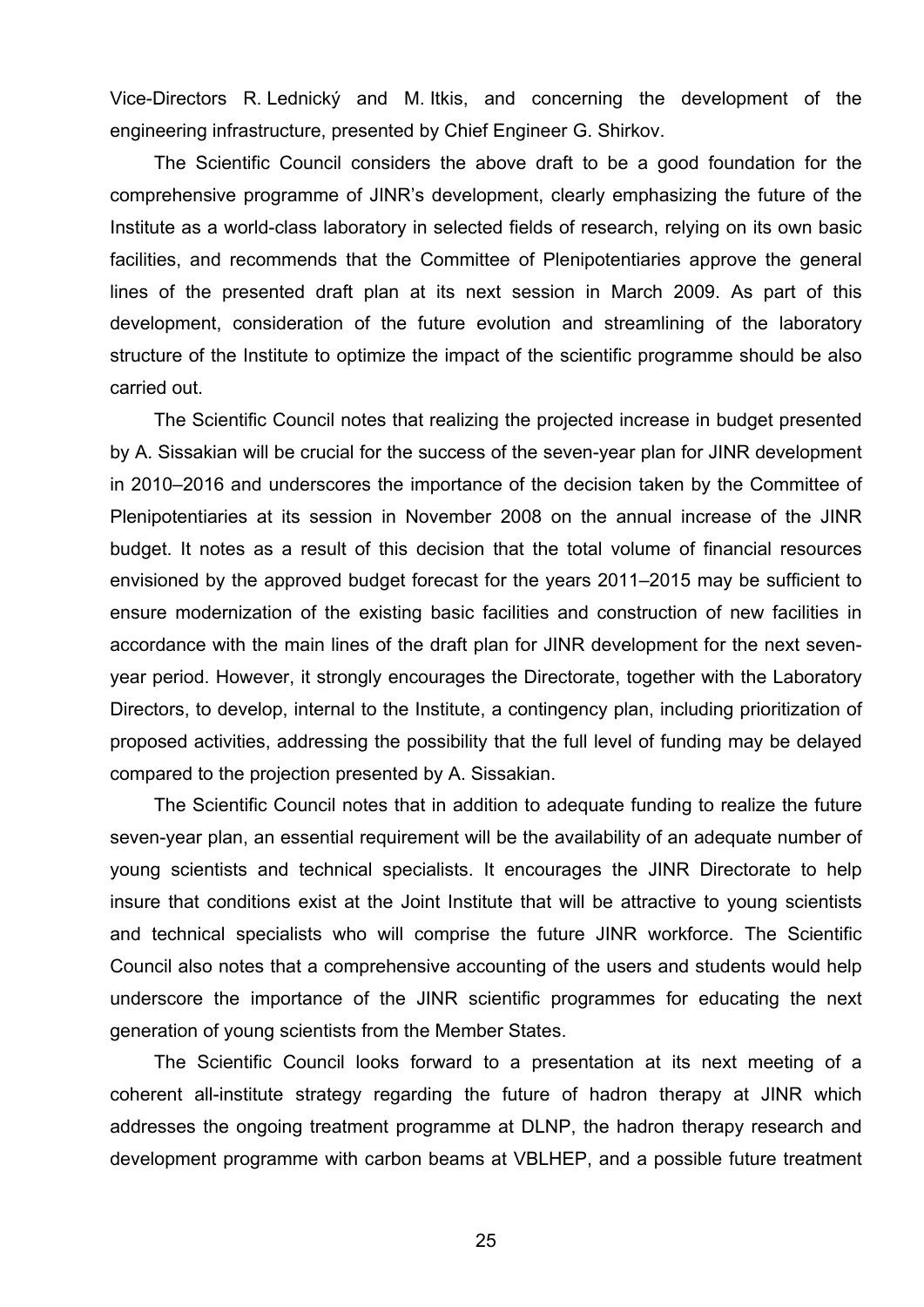centre external to JINR. The resulting all-institute strategy should articulate the relationship and synergies between the efforts at DLNP, VBLHEP, and other laboratories.

The Scientific Council looks forward to receiving written materials on the seven-year plan well in advance of its next session in September 2009. It notes that an Institutional Plan document of this type will be very useful for highlighting, for the representatives of the Member States, the compelling scientific opportunities provided by the future seven-year programme at JINR.

The Scientific Council takes note of the progress report on the preparation of the NICA/MPD project, presented by VBLHEP Acting Director V. Kekelidze.

The Scientific Council is pleased to note the significant progress in the preparation of the NICA Technical Design Report and the MPD Conceptual Design Report, the efforts towards concentration of VBLHEP resources on this activity, as well as the active use of world experience accumulated in this field of accelerator and detector engineering.

The Scientific Council recognizes the present effort to internationalize the construction and the scientific programme of Nuclotron-M/NICA and strongly encourages continued vigorous effort in this direction.

The Scientific Council agrees with the PAC for Particle Physics that a draft white paper which clearly articulates the compelling physics programme possible with the NICA/MPD facility must be prepared in 2009, and recommends in the strongest terms that this document serve as the basis for an in-depth, in-person review by an international panel of world-recognized experts in the areas of scientific endeavor proposed to be studied at NICA/MPD (relativistic nucleus-nucleus physics, spin physics, etc.)

## **IV. Recommendations in connection with the PACs**

The Scientific Council concurs with the recommendations made by the PACs at their January 2009 meetings as reported at this session by Professors J. Nassalski, W. Greiner, and V. Kantser.

### Particle Physics Issues

The Scientific Council endorses the main lines of the JINR Programme of Particle and Relativistic Nuclear Physics Research proposed by the laboratories for the period 2009–2011 in accordance with the main provisions of the updated road map. The main scientific emphasis in the seven-year plan should be the future development of the inhouse facility base for fundamental scientific research.

The Scientific Council concurs with the PAC that an essential step towards increasing international interest and visibility of the Nuclotron-M/NICA/MPD development will be a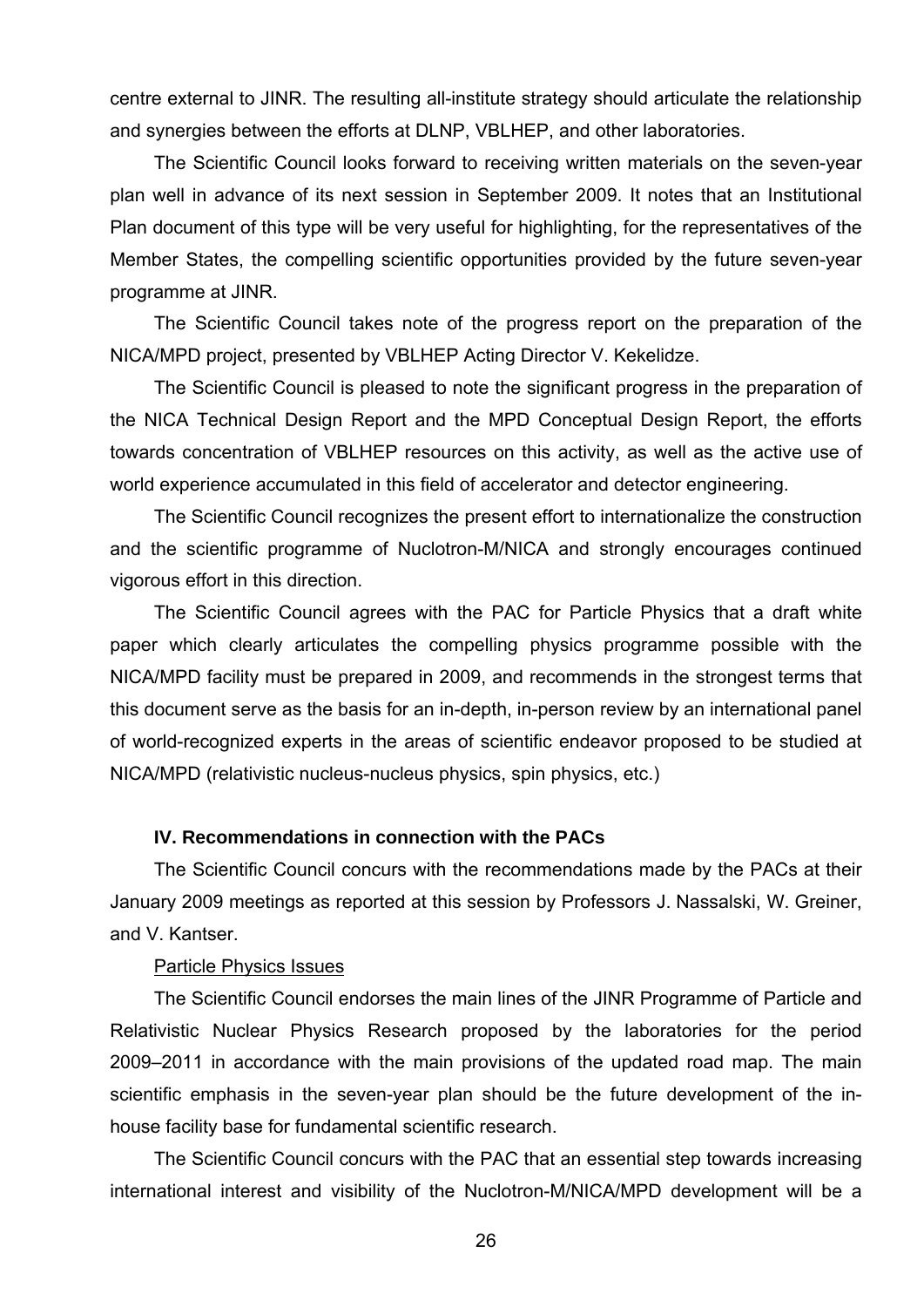well-written white paper and conceptual design report which documents, with physics simulations, what compelling scientific questions will be answered by the proposed programme, and what machine parameters are critical to achieve scientific success. In order to attract the international interest and investment it will be crucial for the Nuclotron-M advance to bring the performance of the accelerator as close as possible to the present state of the art in relation to comparable accelerator facilities at other international centres.

The Scientific Council highly respects the pool of expertise constituted by the Machine Advisory Committee (MAC) for the Nuclotron-M/NICA accelerator complex, chaired by Professor B. Sharkov (ITEP, Moscow), and the work it is carrying out. The Scientific Council supports the recommendation of the PAC calling for a face-to-face review of the proposed plan and design for Nuclotron-M/NICA at the earliest appropriate time and looks forward to a report from the Chairperson of the MAC on the results of this review at its next meeting. A full review of the proposed design by the MAC is essential before publication of the NICA technical design report.

 The Scientific Council concurs with the PAC that the JINR teams participating in the ALICE, ATLAS, and CMS experiments should strongly focus on the involvement of students and upon their efforts on the detailed preparation for analysis of data. It is time for the JINR scientists to position themselves to play a leading role in the production of scientific results. The future activities should include plans for upgrades of the LHC detectors.

The Scientific Council supports the recommendations of the PAC on the continuation of the current activities, as outlined in the PAC report.

### Nuclear Physics Issues

 The Scientific Council highly appreciates the start-up of the IREN facility and congratulates the teams from FLNP, VBLHEP, and the Budker Institute of Nuclear Physics (Novosibirsk) for this remarkable achievement. The Scientific Council looks forward to the completion at the earliest possible time of the precommissioning operations at IREN in order to start the first experiments in the second half of this year.

 The Scientific Council highly appreciates the scientific results in non-accelerator physics produced by DLNP scientists and recognizes the leading role of this laboratory in the neutrino physics research at JINR. The Scientific Council looks forward to a presentation at its next meeting of the leadership role the JINR scientists are playing in various neutrino experiments and about potential streamlining of the programme in the event of constrained resources.

27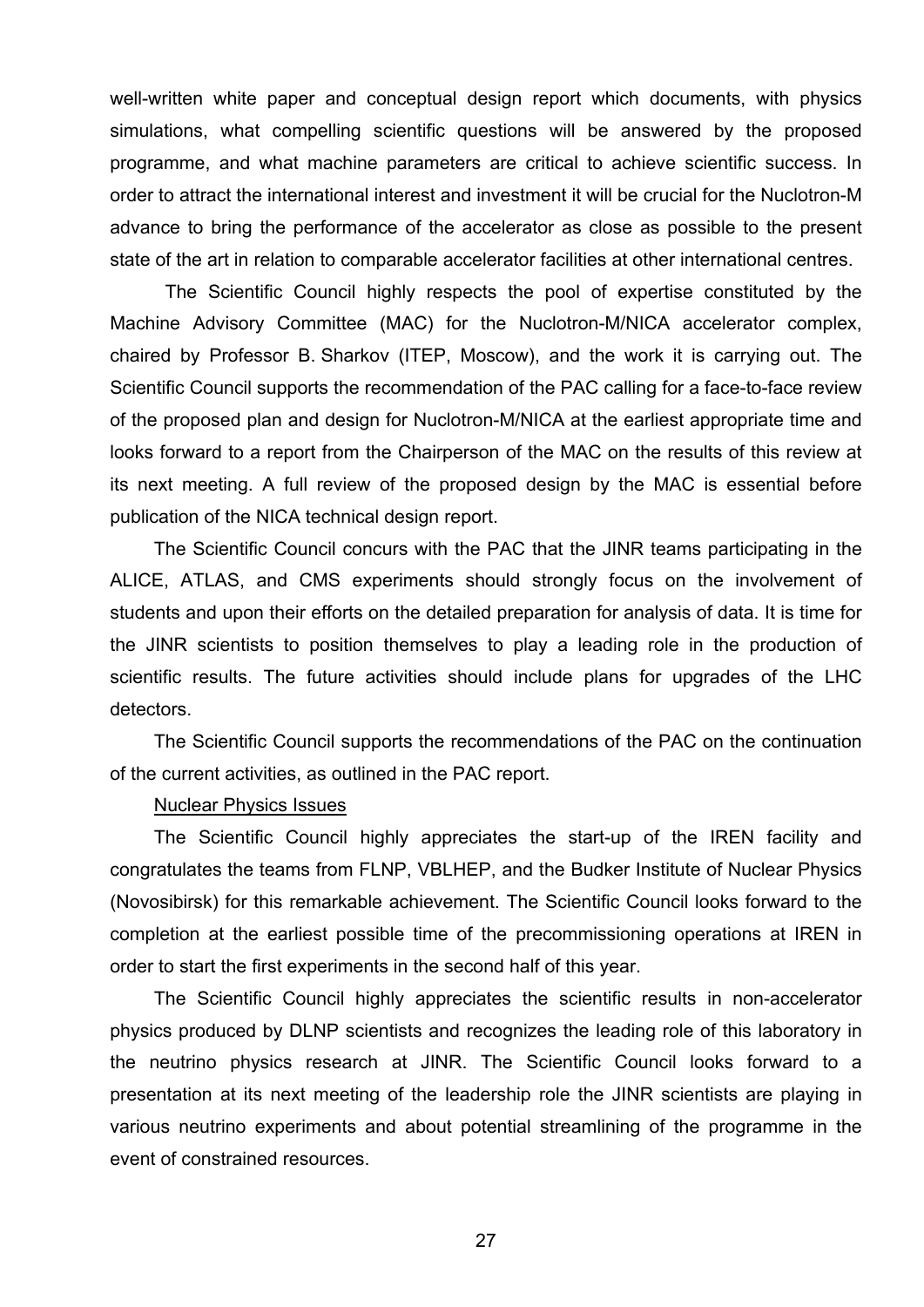The Scientific Council also notes the significant contribution of DLNP physicists to nuclear and particle physics studies at accelerators in the field of intermediate energies.

# Condensed Matter Physics Issues

The Scientific Council is very pleased to note that the work on modernization of the IBR reactor is progressing well and according to schedule, despite the delay in the delivery of the new reactor vessel.

The Scientific Council, in full coherence with the PAC recommendation, emphasizes that timely and full-scale financing of the work according to the schedule is of crucial importance for the successful completion of the reactor modernization and expects that this comprehensive support of the modernization programme will be secured.

The Scientific Council takes note on the progress in the upgrade of spectrometers to be used at the modernized IBR-2M reactor and recommends focusing efforts on the start-up of the complex of cryogenic moderators, on the development of modern spectrometers on their basis, and on the identification of new research areas compatible with new IBR-2M facilities.

The Scientific Council appreciates the high level of activities in condensed matter science pursued by the research groups at FLNP, BLTP, FLNR, and LRB.

### Common Issues

The Scientific Council urges the PAC to concentrate their efforts on further detailed evaluation of the seven-year plan which should be recommended for the final approval by the Committee of Plenipotentiaries in November 2009.

## **V. Scientific report**

The Scientific Council notes with interest the scientific report "Broken Symmetries in Quantum Physics", presented by Professor D. Shirkov, and thanks the speaker for his outstanding presentation.

### **VI. JINR prizes**

The Scientific Council approves the Jury's recommendations on the JINR prizes for 2008 (Appendix).

The Scientific Council congratulates Professor V. Rubakov (INR, Moscow) on being awarded the 2008 B. Pontecorvo Prize for his essential contributions to the study of close interrelation between particle physics, astrophysics and cosmology and to the elaboration of a fundamentally new theory of physical space. The Scientific Council thanks Professor V. Rubakov for his informative presentation on this topic.